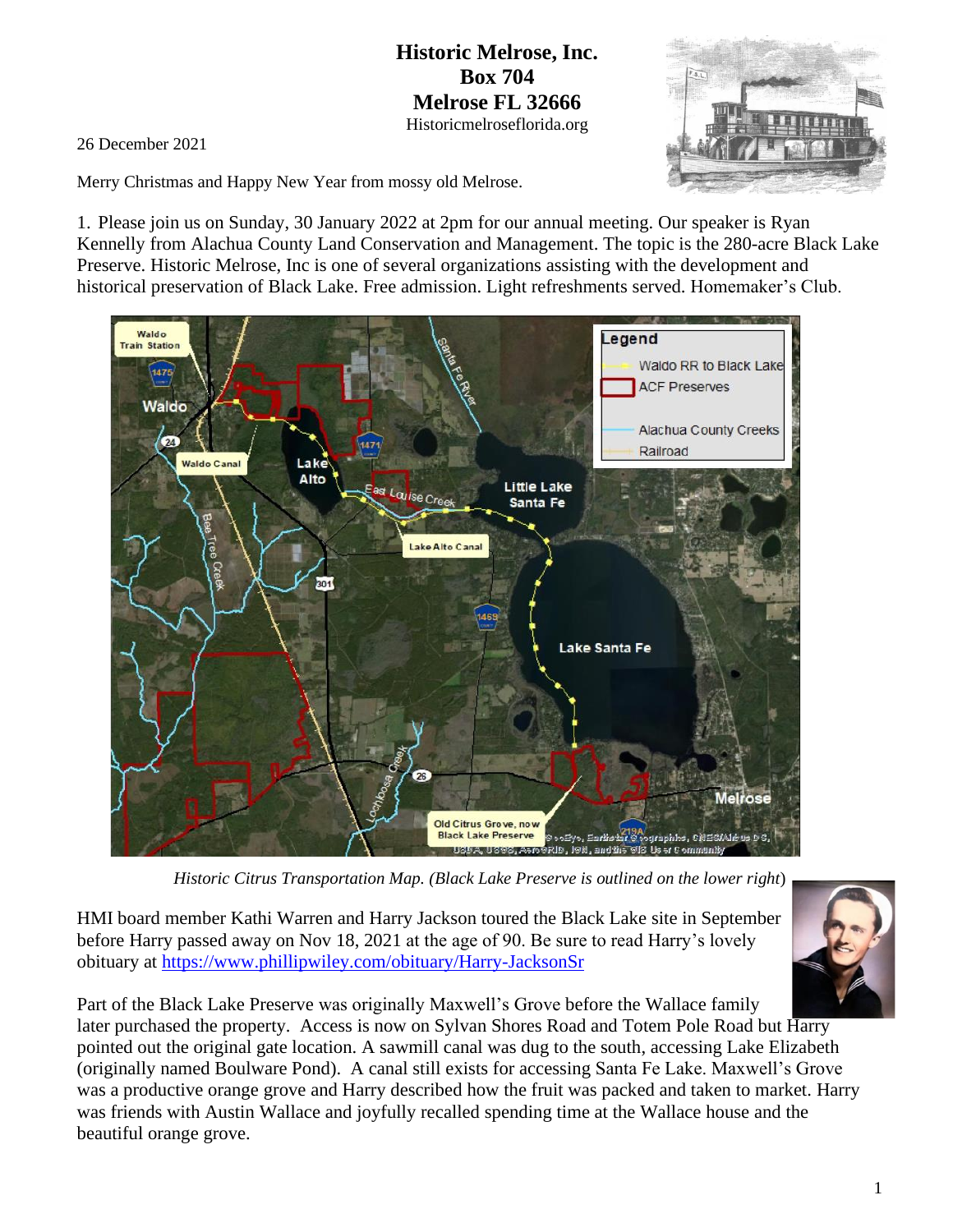2. Historic Melrose, Inc is hosting a special March 2022 speaker program at the Homemaker's Club (datetime are TBD). Mr. Leroy Collins III is speaking on *Governor Leroy Collins – memories of my grandfather, Florida Governor 1955-61*. Roy is visiting us from Tampa and he will share some great stories. Below, Governor Collins is standing at the 1960 Democratic National Convention next to John F. Kennedy, United States Senator from Massachusetts. Collins introduced Senator Lyndon Johnson as nominee for Vice President, who in turn introduced Kennedy as nominee for President. Kennedy then gave his "New Frontiers" speech.



3. We anticipate two special historic trips. Please join us for a tour of the Marjorie Kinnan Rawlings Historic State Park and the Micanopy History Museum. We apologize for rescheduling them from earlier in the year and are arranging special access. When a date is determined, we will update you via our website, https://www[.historicmelroseflorida.](https://www.historicmelroseflorida.org/)org, Facebook, and email.

4. We thank Doris Whitener for collecting, safeguarding, and sharing Melrose High School memorabilia. She and Sara Hebert went through some of the orange and blue artifacts recently. That's right, the Melrose Bulldogs' colors were once the same as the UF Gators. Below is Sara's terrific graphic design combining 1938 and 1960 drawings (1960 version by Danny Ford) and the current Mustang silver and blue mascot. We are grateful to all who helped save our precious Melrose Elementary school from closing due to Putnam County consolidation. Whew!

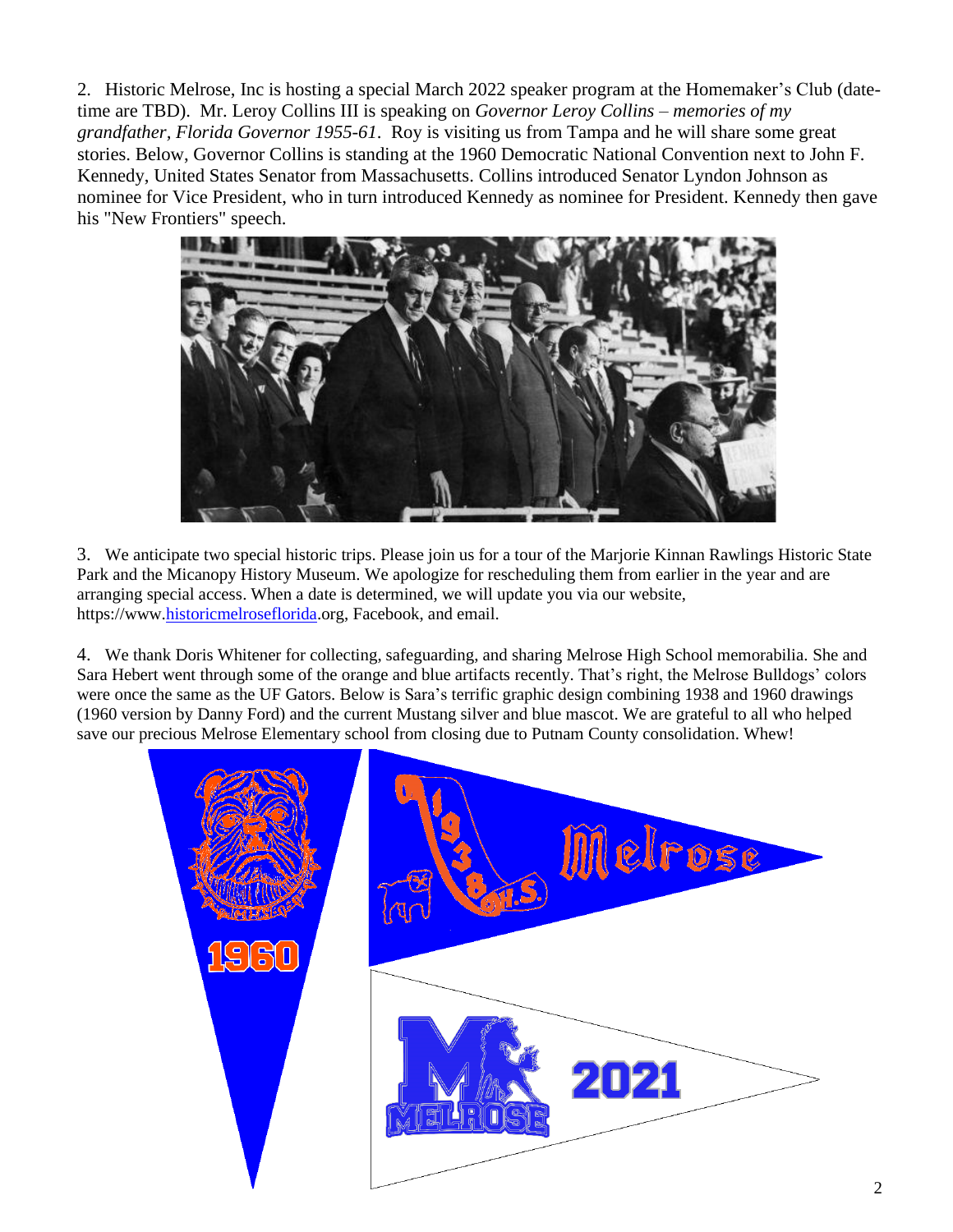5. In November, the QI Roberts archaeology and history club held a fundraiser to buy a historical marker at Banana, Florida. QIR high school students are researching existing literature about the former settlement south of Melrose and will soon begin the marker application process with the Florida Department of State. They hosted a speaker in December from the Florida Public Archaeology Network on early Native American weapons and tools. A sincere thanks to board member Michael Weeks for leading this important program for our area youth.

6. On Saturday, March  $6<sup>th</sup>$ , 2022 we are celebrating the  $20<sup>th</sup>$  anniversary of HMI purchasing the three parcels that we now enjoy as Melrose Heritage Park. Come join us for a picnic (bring your own picnic, BYOP), tree planting, and burying of a time capsule. Below is the original deed where the late Don McBride sold HMI the land that was destined to be a strip mall. Heritage Park is one of 32 terrific Putnam County parks but clearly, it is the loveliest park in America. For more history of the park, please check out https://historicmelroseflorida.org/wp-content/uploads/2019/05/Historic-Melrose-Inc-presentation-to-Putnam-Historical-Society.pdf

7. Please join us for the annual Banana mill site cleanup on 15 January 2022 at 9 am. We have a list of chores we are eager to address. Be sure to wear work boots and bring drinking water.

Best wishes for a healthy and prosperous 2022. Sincerely,

Lynn Hughes, Vice President Sara Hebert, Secretary

*HMI is a nonprofit organization, 501(c)(3), EIN 59-2743455* 

## **WARRANTY DEED**

THIS INDENTURE, Made this 1 day of March. 2002, between DONALD W. McBRIDE, a single person, Grantor\* and HISTORIC MELROSE, INC., a Florida corporation, whose post office address is P. O. Box 704, Melrose, FL 32666, Grantee

orice assiecas as r. O. DOA 70%, Preciose, r. D. 20000, Orientee"<br>WITNESSETH, That said Grantor, for and in consideration of the sum of Ten (\$10.00) Dollars, and other<br>good and valuable considerations to said grantor in ha

The East 50 feet of Lots 56 and 58; the West 50 feet of Lots 57 and 59; East 100<br>Lots 57 and 59 of the Town of Melrose, according to the plat thereof as recorded i<br>Book 1, pages 96 and 97 of the public records of Putnam Co

**AND** 

 The West 100 feet of Lot 56 and the West 100 feet of Lot 58 of the Town of Mc g to the plat thereof as recorded in Map Book 1, pages 96 and 97 n County, Florida

SUBJECT TO: Taxes for the year 2002 and thereafter, easen ents and restrictions of record.

es hereby fully warrant the title to said land, and will defend the

'Grantee" are used for singular or plural, as context requires

IN WITNESS WHEREOF, Grantor has hereunto set Grantor's hand and seal the day and year

led and delivered in the presence of:

D Middle

ed wm

 *HMI Deed to Heritage Park, 2002 Please support HMI by purchasing HMI later donated the park now in the park Rosemary and Kevin's book at**Rosemary and Kevin's book at to Putnam County and it has been a wonderful 20-year partnership. Ace Hardware in Melrose. Thanks! Thank you, Melrose!*